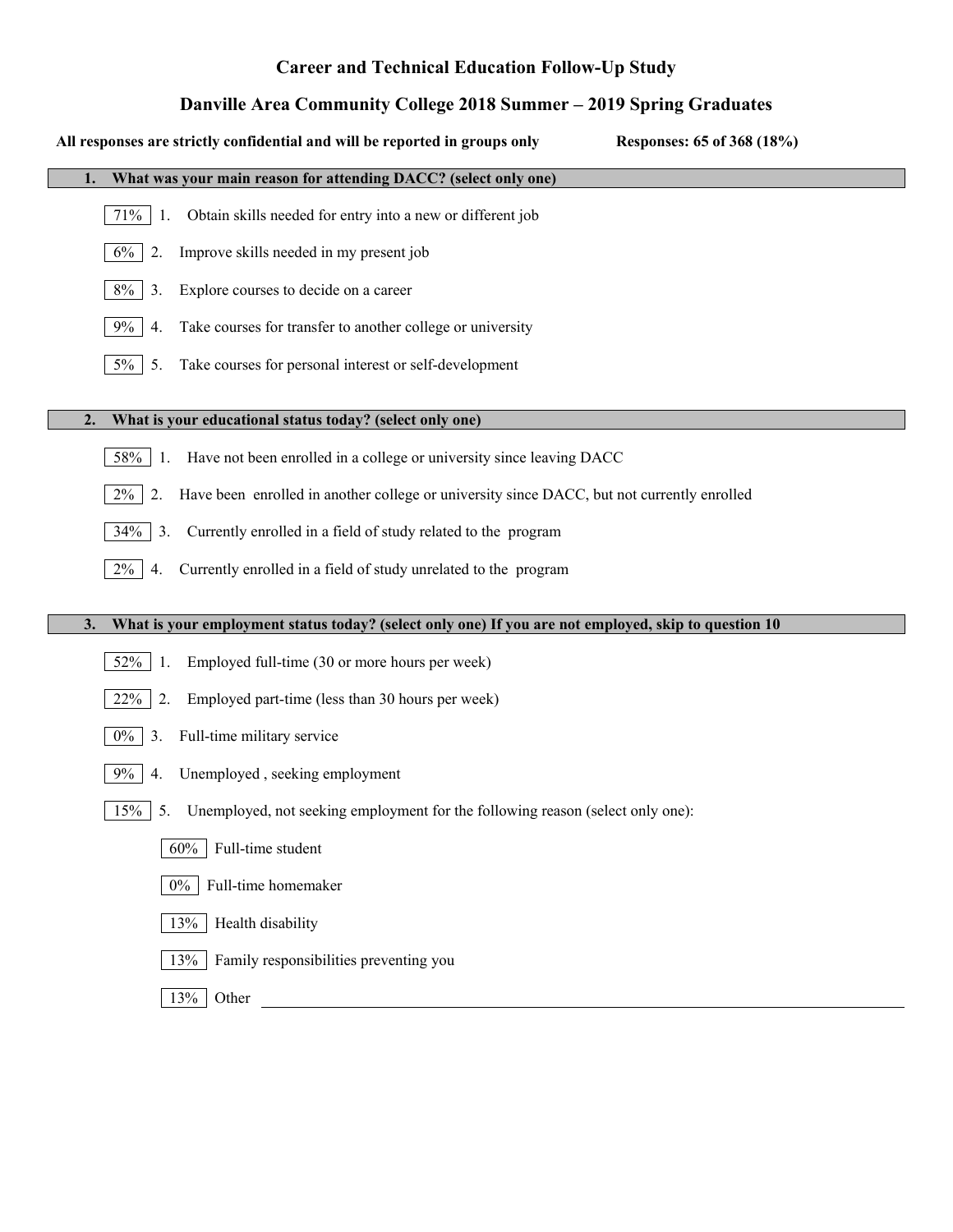| 58%<br>Related<br>1.                                                                                     |
|----------------------------------------------------------------------------------------------------------|
| 28%<br>Unrelated, because of (select only one):<br>2.                                                    |
| $6\%$<br>Preferred to work in another field                                                              |
| 17%<br>Found a better paying job in another field                                                        |
| 28%<br>Could not find a job in this field                                                                |
| 6%<br>Worked previously in this field, but changed                                                       |
| $0\%$<br>Preferred not to move to a new location                                                         |
| 17%<br>Temporary job while in transition (in college, between jobs, or summer employment)                |
| $0\%$<br>Took job in order to get preferred working hours                                                |
| $0\%$<br>Did not complete the program, or pass licensing test                                            |
| $0\%$<br>Health problems prevented me from working in this field                                         |
| $6\%$<br><u> 1980 - Jan Samuel Barbara, martin di</u><br>Other                                           |
| Working hours per week? (do not include over-time)<br>5.                                                 |
| Average number of working hours per week?                                                                |
|                                                                                                          |
|                                                                                                          |
| What is your present hourly salary before deductions? (include commissions, but not over-time pay)<br>6. |
| \$<br>Per hour                                                                                           |
| In general, how satisfied are you with your present job? (select only one)<br>7.                         |
| 42%<br>Very satisfied<br>-1.                                                                             |
| 2.<br>Somewhat satisfied<br>25%                                                                          |
| Somewhat dissatisfied<br>$9\%$<br>3.                                                                     |
| $5\%$<br>Very dissatisfied<br>4.                                                                         |
| When did you begin working in your present job? (select only one)<br>8.                                  |
| 17%<br>Before entering the program<br>1.                                                                 |
| 18%<br>2.<br>While enrolled in the program                                                               |
| 43%<br>3.<br>After leaving the program                                                                   |
| What is the location of your primary place of employment? (select only one)<br>9.                        |
| 40%<br>Within the Danville Area Community College district<br>1.                                         |
| 28%<br>2.<br>Outside of the Danville Area Community College district, but within Illinois                |

**4. How closely is your job related to your program of study? (select only one)**